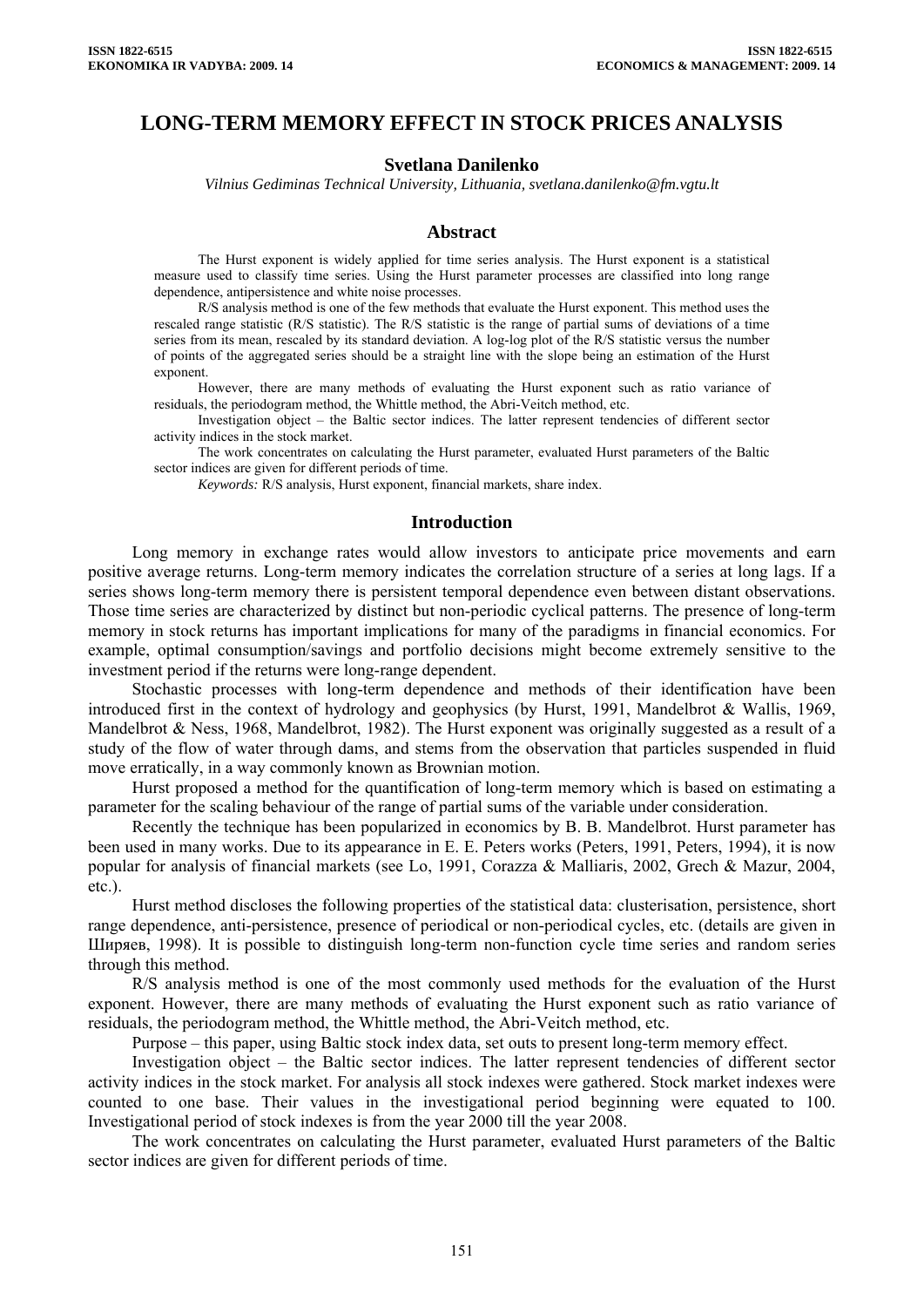# **Rescaled range analysis and the Hurst exponent**

The application of R/S analysis to financial markets will be discussed.

Let  $S = (S_n)_{n \geq 0}$  be the share index for the Baltic states, then the logarithm of the share index  $h_n = \ln \frac{S_n}{S_{n-1}}$ ,  $n \ge 1$  is the proportional change in the share index or the logarithmic change.

1 *n*− We will describe the essence of R/S analysis application for the investigation of  $h = (h_n)_{n \geq 1}$  sequence properties.

Let us comprise  $H_n = h_1 + ... + h_n, n \ge 1$ .

Let us define

$$
R_n = \max_{k \le n} \left( H_k - \frac{k}{n} H_n \right) - \min_{k \le n} \left( H_k - \frac{k}{n} H_n \right). \tag{1}
$$

Let  $\overline{h}_n \equiv \frac{H_n}{n}$  where  $(h_1, h_2, ..., h_n)$  be an empirical mean, then  $H_k - \frac{k}{n} H_n = \sum_{i=1}^k (h_i - \overline{h}_n)$  $-\frac{k}{m}H_{n}=\sum_{i=1}^{k} (h_{i} H_k - \frac{k}{n} H_n = \sum_{i=1}^k (h_i - \overline{h}_n)$ 1 is  $H_k$  deviation

from its empirical mean  $\frac{k}{n}H_n$ . The measure  $R_n$  characterises the degree of dispersion of  $H_k - \frac{k}{n}H_n$ ,  $k \le n$ deviations.

Let the empirical dispersion

$$
S_n^2 = \frac{1}{n} \sum_{k=1}^n h_k^2 - \left(\frac{1}{n} \sum_{k=1}^n h_k\right)^2 = \frac{1}{n} \sum_{k=1}^n \left(h_k - \overline{h}_n\right)^2 \quad (2)
$$

and the adjusted range of the cumulative sums  $H_k$ ,  $k \leq n$ 

$$
Q_n = \frac{R_n}{S_n}.\tag{3}
$$

Based on the  $R/S$  we are testing the null hypothesis ( $H_0$ ) that the share index is a random walk. If the null hypothesis is correct then if the value of *n* is large the values of  $R_n/S_n$  should be proportional to the square root of  $<sup>n</sup>$ </sup>

$$
R_n/S_n \sim cn^{0.5}, \qquad (4)
$$

However, in financial data analysis it usually is

$$
R_n/S_n \sim cn^H, \qquad (5)
$$

where  $H$  - Hurst parameter that is significantly different from  $0.5$ .

If we take the logarithm of Equation (5), we obtain

$$
\log(R_n/S_n) = \log(c) + H \cdot \log(n) \tag{6}
$$

and hence, in practice, the Hurst exponent can be calculated by plotting  $log(R_n/S_n)$  against  $log(n)$  and estimating the slope over a judiciously chosen linear region by OLS.

The Hurst Exponents of time series is between 0 and 1. The time series can show different features:

- $0 \leq H < 0.5$ : Fractal Brown Motion. At this time, the future data of time series has the tendency to go back a history point; therefore, it is slower than standard Brown Motion. It can be proved that, in terms of theory, this series will return to its history point for numerous times.
- $H = 0.5$ : Standard Brown Motion. At this time, to walk casually, the series will show Markov chain feature.
- 0.5 <  $H \le 1$ : Long-term and non-period cycle. At this time, the time series will be in a mess, its increment will show long-term increase. Therefore, a certain range record will continue for a relative period and form many big cycles. However, these cycles have no fixed period and it is difficult to depend on the past data to forecast the future change.

# **Application of the Hurst analysis to the Baltic sector indices**

The Vilnius, Riga and Tallinn stock exchanges are the only stock exchanges in their countries. Due to the fact that the current economic and political integration goals of the Baltic states are similar, the stock exchanges in the pursuit of reducing the differences in the stock markets of Lithuania, Latvia and Estonia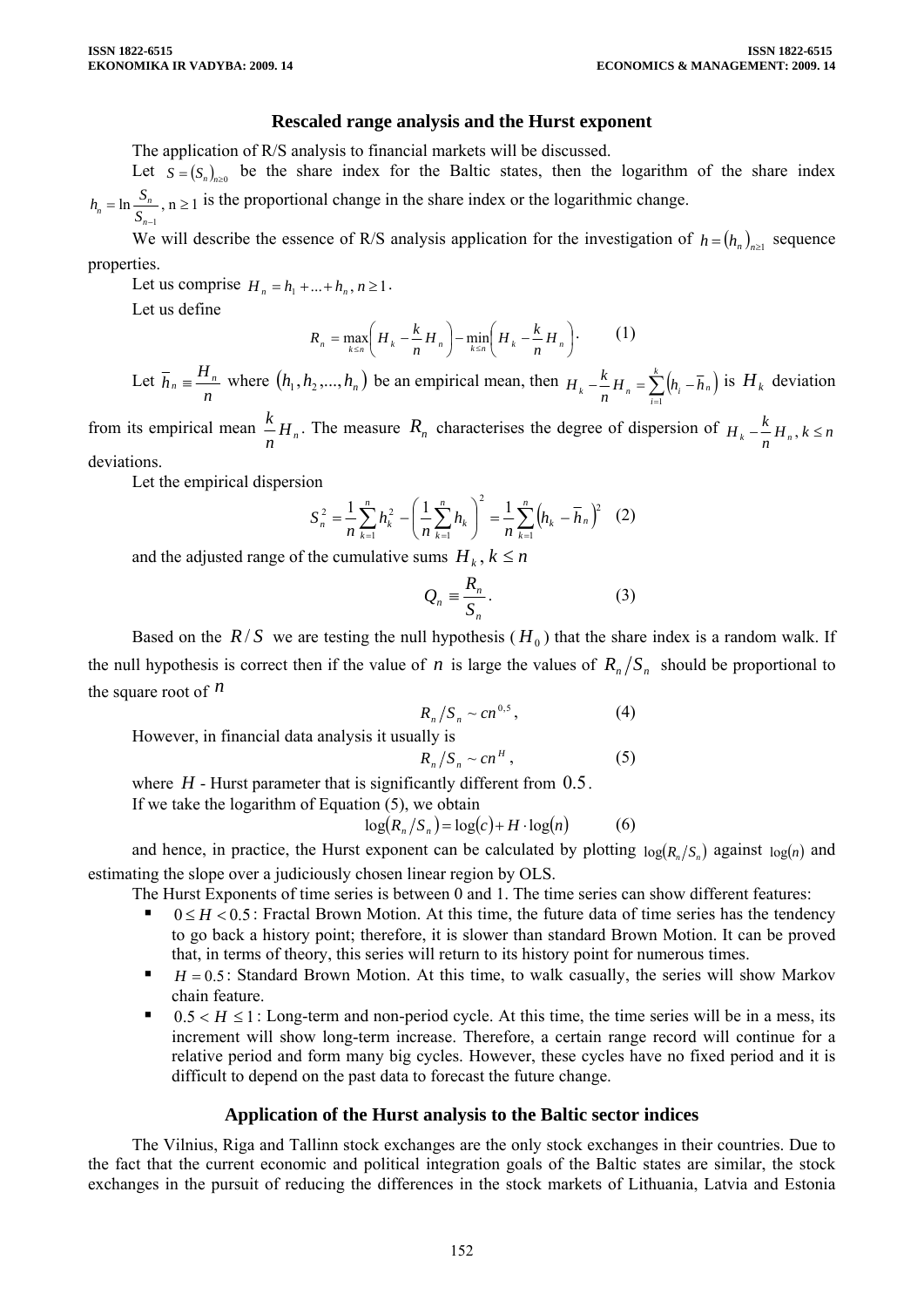have formed a common combined OMX Baltic states stock market. OMX uses the same classification in both Western Europe and the Baltic states stock markets. The common index calculation methodology promotes simplified understanding of the stock indices in both Western Europe and the Baltic states as well as better comparability of the stock markets in these countries. The OMX Baltic states stock market index group is comprised of the Baltic states stock market comparability, trade, all shares and sector indices.

The OMX Baltic Sector indexes are based on the Global Industry Classification Standard (GICS) developed by Morgan Stanley Capital International Inc. (MSCI) and Standard & Poor's. GICS is an international classification created to meet investors' demands for more precise, exhaustive and standardized classification. Sector indexes show the trend of a specific sector and enable peer comparison between companies engaged in the same sector. The indexes include all the shares listed on the Main and Secondary lists of the Baltic exchanges (stocks of the companies where a single shareholder controls at least 90% of the outstanding shares are not included). The indexes are calculated for each GICS sector in Euro and available as PI and GI. The base date for the OMX Baltic Sector indexes is December 31, 1999, with a base value of 100. The index values are disseminated once after the market close (OMX Baltic index descriptions).

10 OMX Baltic sector indexes are included on the Stock Exchange: Energy, Materials, Industrials, Consumer Discretionary, Consumer Staples, Health Care, Financials, Information Technology, Telecommunication Services, Utilities. Investigational period of stock indexes is from the year 2000 till the year 2008. Their development is demonstrated in Figure 1.



**Figure 1.** Development of the Baltic sector indices in 2000-2008

The values of share indexes' Hurst exponents using the R/S analysis method are presented in the Table 1.

The growth of economic Baltic Sector indexes beginning with the 4th quarter of 2003 has mainly been fuelled by the positive investor expectations relating to the coming European Union membership, its structural support, the geographical location of the countries as well as the relative novelty of the market and the establishment of new investment funds. Once the Baltic States have joined the European Union, the indexes have started to rise more rapidly while the economic situation of the countries enhanced. As it is commonly known, country's stock exchange is closely related to the overall state of the economy in that country, therefore the relationship between the economic expansion and the growth of the stock market is mutual. From mid 2007 a decrease in the indexes is noticeable. The collapse of investment banks in the US in the fall 2008 had caused an echoing wave across the European and the Far East Stock markets as well as slowing down the economic development of most countries. Since the beginning of economic slowdown, further decreases in share prices are to be expected. Based on the situation discussed, the observed time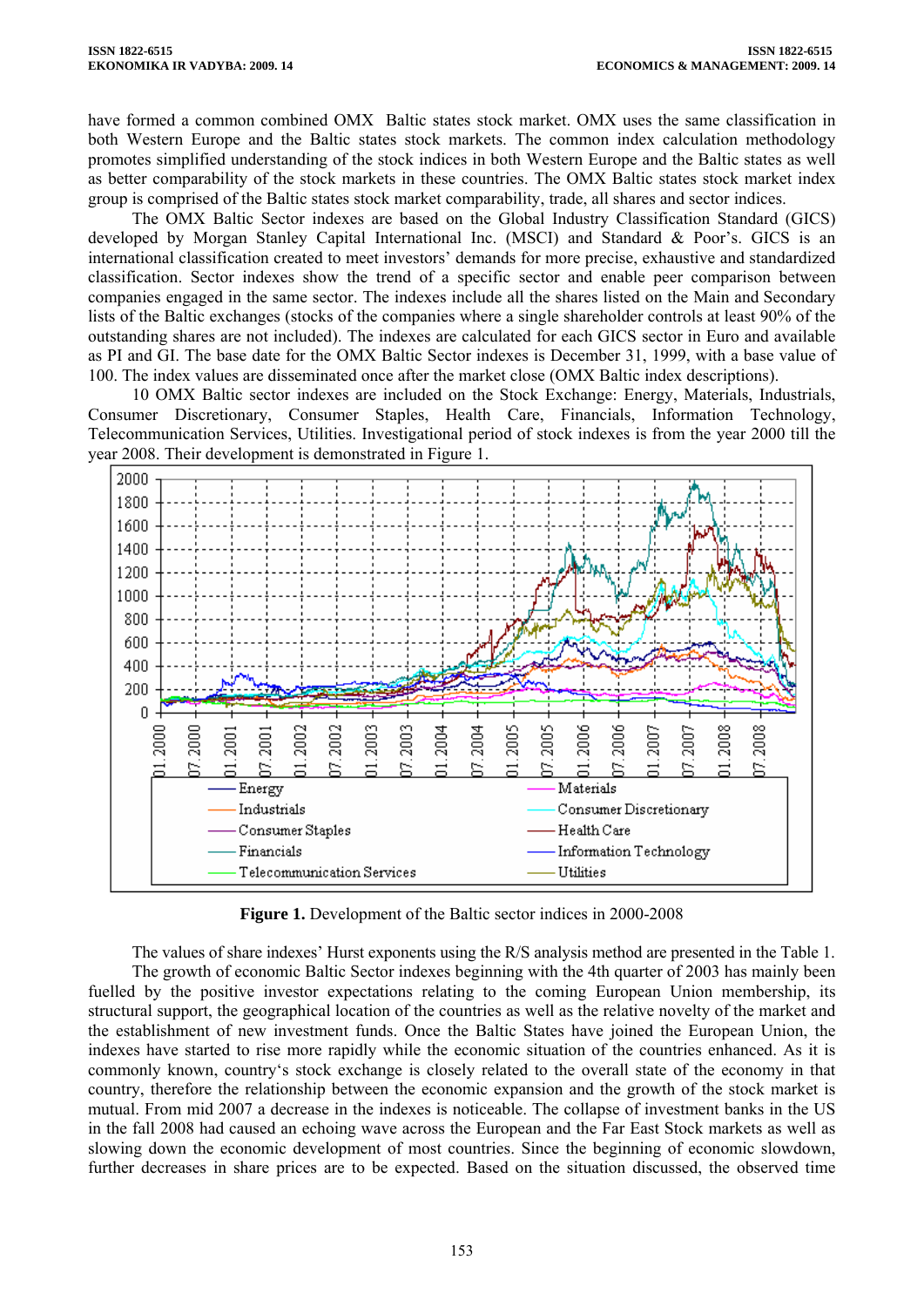frame has been divided into several intervals. The Hurst exponents have been estimated for the whole observation period as well as the separate intervals.

The Hurst parameters of the Baltic sector indices are calculated with the help of R/S analysis. They are obtained using SELFIS – a programme that is freely distributed for common use (The SELFIS Tool).

The obtained values of the Hurst parameters indicate that the Hurst parameter for all countries' share indices time series is within the following interval  $0.5 < H \le 1$  which shows that there is a week correlation in them.

In order to validate the stability of the value of H, the original time sequence has been disarranged and the value of H recalculated. This time value H is supposed to be distinctively close to 0.5. After computing, the result proves that the value of H is significant.

| <b>OMX Baltic sector</b><br>indices |       | 2008.12.31 2004.04.30 2008.12.31 2007.06.30 2008.12.31 |       |       | 2000.01.01-2000.01.01-2004.05.01-2004.05.01-2007.07.01- |
|-------------------------------------|-------|--------------------------------------------------------|-------|-------|---------------------------------------------------------|
| Number of<br>observations           | 2317  | 1125                                                   | 1192  | 815   | 377                                                     |
| Energy                              | 0,650 | 0,650                                                  | 0,666 | 0,671 | 0,579                                                   |
| Materials                           | 0,665 | 0,663                                                  | 0,643 | 0,639 | 0,575                                                   |
| Industrials                         | 0,713 | 0,708                                                  | 0,736 | 0,692 | 0,695                                                   |
| Consumer<br>Discretionary           | 0,658 | 0,650                                                  | 0,690 | 0,651 | 0,670                                                   |
| <b>Consumer Staples</b>             | 0,616 | 0,598                                                  | 0,674 | 0,625 | 0,657                                                   |
| <b>Health Care</b>                  | 0,557 | 0,553                                                  | 0,601 | 0,575 | 0,638                                                   |
| Financials                          | 0,615 | 0,607                                                  | 0,684 | 0,634 | 0,658                                                   |
| Information<br>Technology           | 0,653 | 0,635                                                  | 0,684 | 0,634 | 0,618                                                   |
| Telecommunication<br>Services       | 0,651 | 0,655                                                  | 0,640 | 0,646 | 0,673                                                   |
| Utilities                           | 0,584 | 0,607                                                  | 0,613 | 0,589 | 0,537                                                   |

**Table 1.** The results of Hurst analysis

The R/S analysis method is one of the methods of the Hurst exponent evaluation. However there are many methods of evaluating the Hurst exponent with the most commonly used being the following (Beran, 1994): Ratio variance of residuals, Periodogram method, Whittle method, Abri-Veitch method.

Table 2. Evaluation of Hurst exponent using different methods

| <b>OMX Baltic sector</b><br>indices | Ratio<br>variance of<br>residuals | Periodogram<br>method | Whittle<br>method | Abri-Veitch<br>method |
|-------------------------------------|-----------------------------------|-----------------------|-------------------|-----------------------|
| Energy                              | 0,632                             | 0,388                 | 0,639             | 0,697                 |
| Materials                           | 0,695                             | 0,622                 | 0,55              | 0,583                 |
| Industrials                         | 0,751                             | 0,739                 | 0,624             | 0,647                 |
| Consumer<br>Discretionary           | 0,590                             | 0,662                 | 0,567             | 0,594                 |
| Consumer Staples                    | 0,597                             | 0,586                 | 0,53              | 0,574                 |
| <b>Health Care</b>                  | 0,600                             | 0,455                 | 0,500             | 0,520                 |
| Financials                          | 0,577                             | 0,582                 | 0,589             | 0,640                 |
| Information<br>Technology           | 0,706                             | 0,718                 | 0,541             | 0,560                 |
| Telecommunication                   |                                   |                       |                   |                       |
| Services                            | 0,663                             | 0,525                 | 0,573             | 0,635                 |
| Utilities                           | 0,512                             | 0,346                 | 0,500             | 0,518                 |

The share indices' Hurst exponents evaluated using the above methods are presented in the following Table 2. Investigational period is 2000.01.01-2008.12.31.